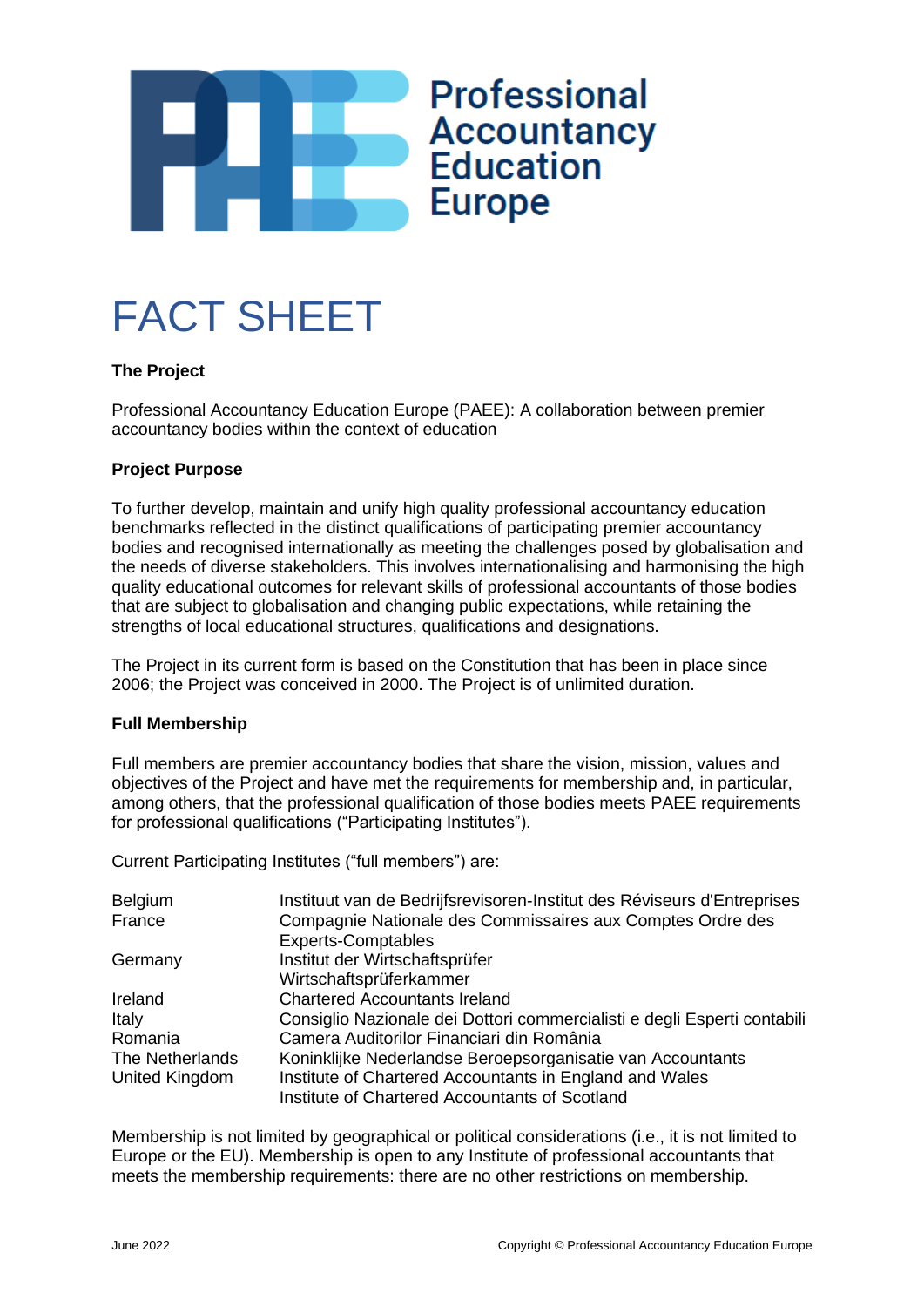

## **Associate Membership**

Associate members are accountancy bodies that share the vision, mission, values and objectives of the Project and have the objective of becoming full members. Membership is open to any Institute of professional accountants that meets the membership requirements for associate membership: there are no other restrictions on membership.

|          | Currently, the following Institutes are associate members of the Project: |
|----------|---------------------------------------------------------------------------|
| Austria  | Kammer der Steuerberater und Wirtschaftsprüfer                            |
|          | Institut Österreichischer Wirtschaftsprüfer                               |
| Poland   | Polska Izba Biegłych Rewidentów                                           |
| Portugal | Ordem dos Revisores Oficiais de Contas                                    |
| Spain    | Instituto de Censores Jurados de Cuentas de España                        |

# **Summary of the Benefits of Professional Accountancy Education Europe**

In summary, the advantages of Professional Accountancy Education Europe as a means of harmonising a high level of education and training of statutory auditors include:

- it represents a common platform for harmonising education and training that recognises both the areas that are common and the areas that need to be different in national qualifications under application of the principle of subsidiarity, but is not a uniform qualification with uniform educational delivery systems
- the 'common content' portion of the Project provides detailed requirements and guidance on those areas that are common (e.g. IFRS, ISAs, etc.)
- the national content portion of the Project provides a framework for considering what is national (e.g., law and tax) and provides a firm foundation for the aptitude test and therefore for portability of auditor qualifications within the EU and worldwide
- the skills framework, which helps ensure that auditors are able to apply their competencies in practice and is important for the adaptability of education and training
- through its compliance system, it ensures real harmonisation rather than just on paper
- through its oversight system with an Oversight Committee that has a majority of independent members, there is assurance that the compliance system is applied fairly
- the educational requirements, compliance system, and oversight have been proven to work in practice through the application of compliance and oversight processes in 2008-2009 and 2018-19
- the Project can serve as a model for the mutual recognition of audit professionals between the European Commission and countries from outside of the EU under comprehensive economic treaty and trade agreements

The by-products of the Project should not be overlooked. Professional Accountancy Education Europe fosters the cross-border exchange of views of those involved in the education and training of auditors in the EU and worldwide – including academics, the profession, professional bodies and regulators – on such matters as educational programs